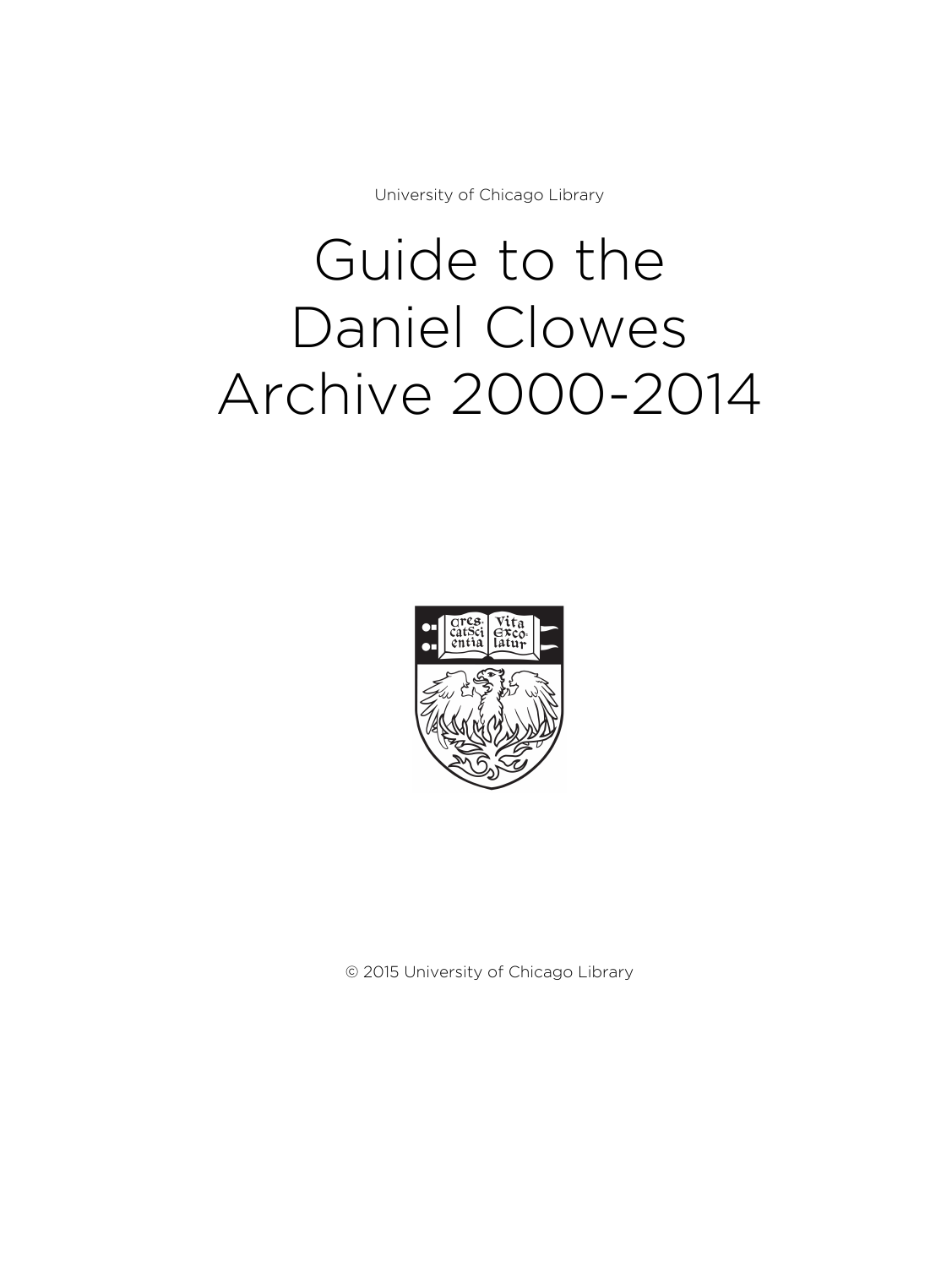# **Table of Contents**

| Descriptive Summary            |   |
|--------------------------------|---|
| Information on Use             | 3 |
| Access                         | 3 |
| Citation                       | 3 |
| <b>Biographical Note</b>       | 3 |
| Scope Note                     | 6 |
| <b>Related Resources</b>       |   |
| Subject Headings               |   |
| <b>INVENTORY</b>               |   |
| Series I: The Death-Ray        |   |
| Series II: Ice Haven           | 8 |
| Series III: Mr. Wonderful      | 9 |
| Series IV: Exhibition Ephemera |   |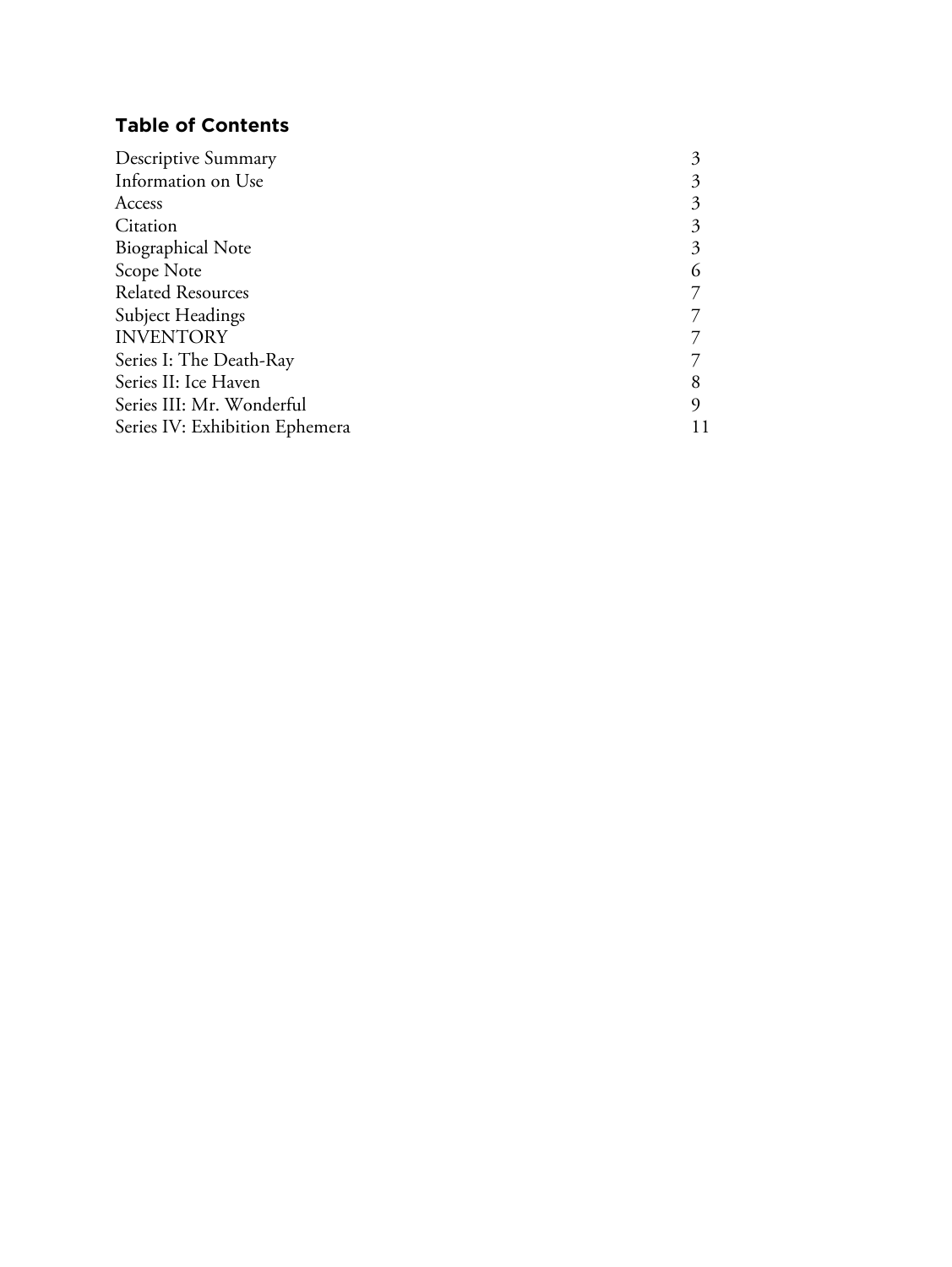# **Descriptive Summary**

| <b>Identifier</b> | <b>ICU.SPCL.CLOWES</b>                                                                                                                                                                                                                                                                                                                                                                                                                                                                                         |
|-------------------|----------------------------------------------------------------------------------------------------------------------------------------------------------------------------------------------------------------------------------------------------------------------------------------------------------------------------------------------------------------------------------------------------------------------------------------------------------------------------------------------------------------|
| <b>Title</b>      | Clowes, Daniel. Archive                                                                                                                                                                                                                                                                                                                                                                                                                                                                                        |
| Date              | 2000-2014                                                                                                                                                                                                                                                                                                                                                                                                                                                                                                      |
| <b>Size</b>       | 18.5 linear feet (16 boxes)                                                                                                                                                                                                                                                                                                                                                                                                                                                                                    |
| <b>Repository</b> | Special Collections Research Center<br>University of Chicago Library<br>1100 East 57th Street<br>Chicago, Illinois 60637 U.S.A.                                                                                                                                                                                                                                                                                                                                                                                |
| <b>Abstract</b>   | Daniel Clowes (b. 1961) is an American artist and writer known for his<br>comic-book series Eightball, and for graphic novels such as Ghost World,<br>Ice Haven, Mr. Wonderful, Wilson, and The Death-Ray. The collection<br>contains notes, outlines, narrative drafts, character sketches, draft layouts, line<br>art, and book dummies for The Death-Ray, Ice Haven, and Mr. Wonderful,<br>as well as exhibition ephemera. Materials date between 2000 and 2014, with<br>the bulk dating from 2003 to 2011. |

# **Information on Use**

#### **Access**

The Daniel Clowes Archive is open for research.

Researchers are not permitted to use a camera, cellphone camera, personal scanner, video camera, or other recording device on any part of the collection. Please see Special Collections Research Center staff for all duplication requests.

The paper copies of digitally-scanned artwork in boxes 6, 10, and 15 are open for research. The digital files that they represent are, at this time, closed to research.

# **Citation**

When quoting material from this collection, the preferred citation is: Clowes, Daniel. Papers, [Box #, Folder #], Special Collections Research Center, University of Chicago Library.

# **Biographical Note**

Daniel Gillespie Clowes was born in Chicago, Illinois on April 14, 1961. Clowes spent much of his childhood in Hyde Park where he attended the University of Chicago Laboratory School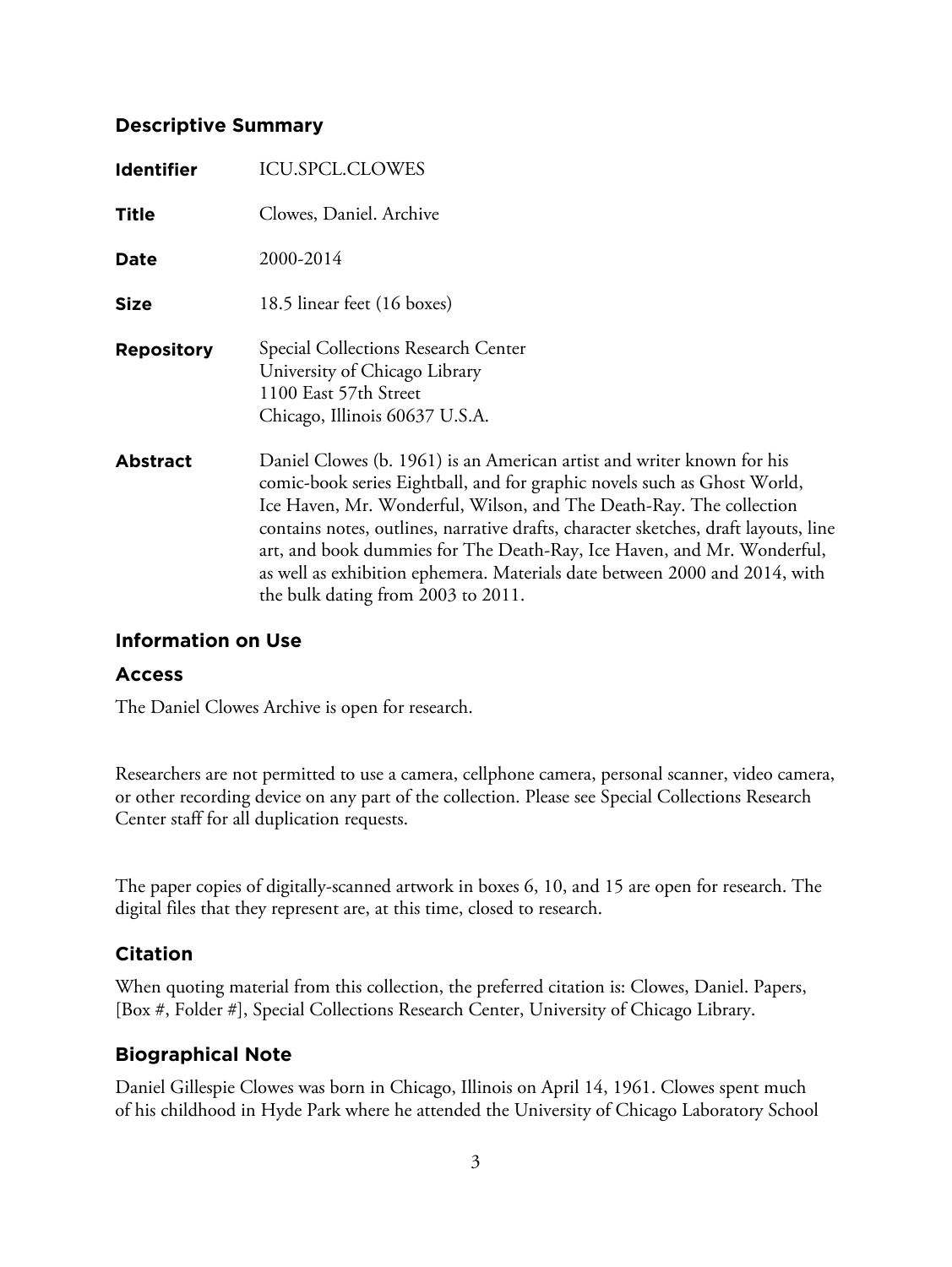until 1979. His grandfather, James Lea Cate (1899-1981), was a scholar of medieval history and historiography and a professor at the University of Chicago from 1930 to 1969.

Clowes attended art school at the Pratt Institute in Brooklyn, New York, earning a BFA degree in 1984. Following graduation, Clowes spent a year searching for work as an illustrator in New York City. His first paid freelance job in comics came in 1985 when he was hired to draw "Aren't You Nervous When?" for Cracked, a humor magazine in the style of Mad magazine. Over the next four years Clowes drew nearly two-dozen stories for the magazine, many featuring the Uggly Family - characters co-created with the magazine's editor, Mort Todd. In 1985 Fantagraphics published his first solo comic, Lloyd Llewellyn, a parody of 1950s-1960s pop culture named for its private-eye main character. The comic was cancelled in 1987 after six issues. An anthology of the series, The Official Lloyd Llewellyn Collection, was published by Fantagraphics in 1989, went out of print, and was reprinted in 1997. A second anthology, The Manly World of Lloyd Llewellyn, was released in 1994 by Fantagraphics.

In 1989 Clowes turned his attention to developing a comic-book series, Eightball. Each issue featured multiple short stories drawn in a variety of styles. The 23-issue series won multiple Harvey, Eisner, and Ignatz awards and was the source of many later graphic novels by Clowes including Lout Rampage! (Fantagraphics 1991), Like a Velvet Glove Cast in Iron (Fantagraphics 1993), Pussey! (Fantagraphics 1995), Orgy Bound (Fantagraphics 1996) Ghost World (Fantagraphics 1998), David Boring (Pantheon 2000), Ice Haven (Pantheon 2005), and The Death-Ray (Drawn and Quarterly 2011). Additional Eightball comics were reissued in two anthologies: Caricature (Fantagraphics 1998) and Twentieth Century Eightball (Fantagraphics 2002).

Wilson (Drawn and Quarterly 2010) was Clowes' first graphic novel that did not draw from Eightball material. The next, Mr. Wonderful (Pantheon 2011), was a revised and reformatted edition of a comic originally serialized in The New York Times Magazine from 2007 to 2008.

Clowes' art extends beyond the genre of comics. Beginning in 1987, he contributed cover art for over twenty-five LPs, EPs, 45s, and CDs, many for Seattle's Sub Pop Records. Clowes created the 1995 animated music video for the Ramones' "I Don't Want to Grow Up." His art was featured in the early 1990s on Coca-Cola's short-lived OK Soda, aimed at the Generation X demographic. Between 2009 and 2012, he contributed six cover illustrations to The New Yorker. His work has also been commissioned by Esquire, Time, Newsweek, GQ, and McSweeney's.

In 2001, Ghost World was adapted for film. The script by Clowes and director Terry Zwigoff garnered numerous awards and an Academy Award nomination for Best Adapted Screenplay. The two collaborated again in 2006 on a film adaptation of the Eightball number 7 story Art School Confidential which lampoons Clowes' experience at the Pratt Institute. Clowes has also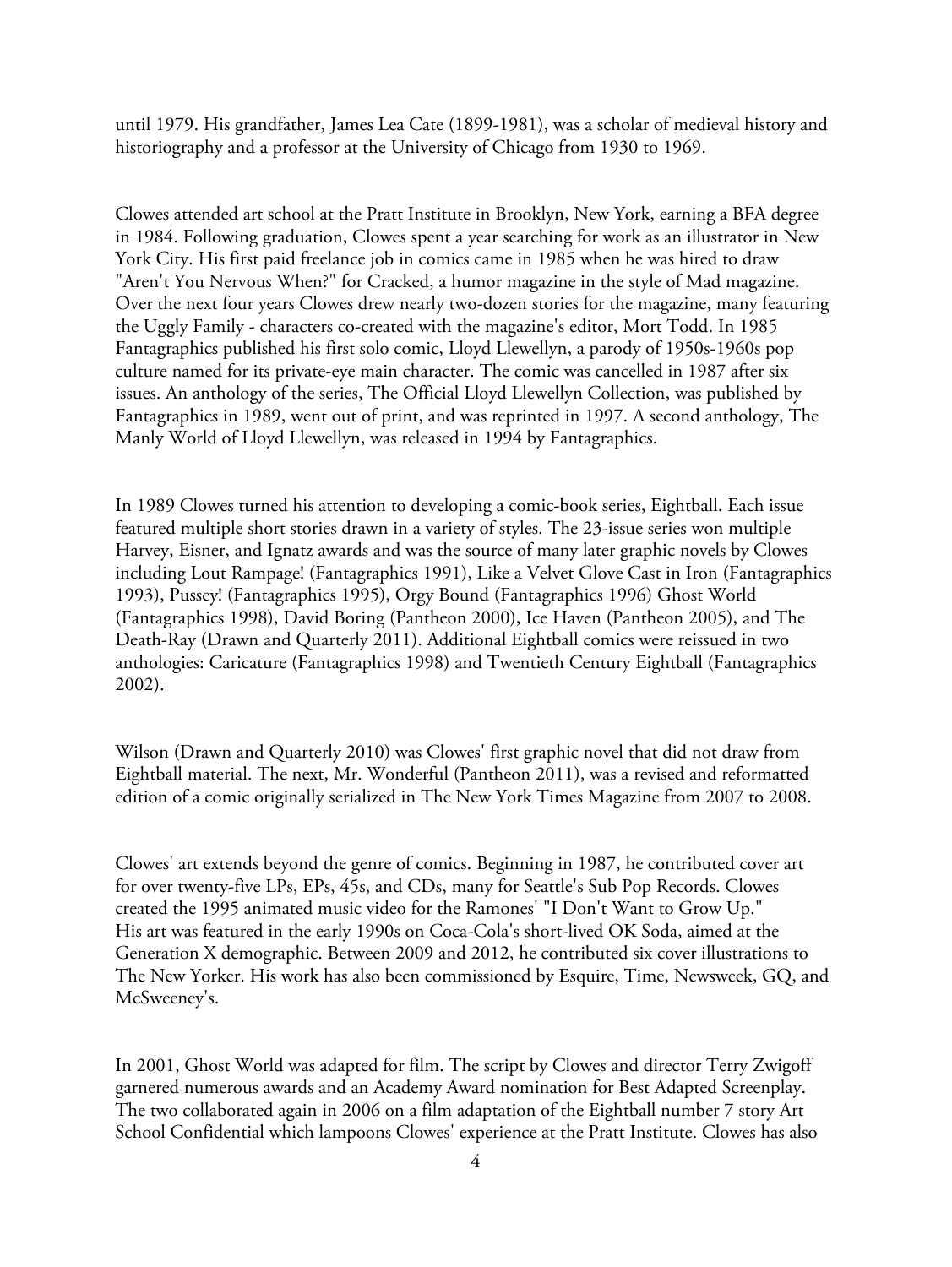written screenplays for Michel and Paul Gondry's Megalomania, Terry Zwigoff's The \$40,000 Man, The Death-Ray, and Wilson.

Daniel Clowes lives in Oakland, California with his wife Erika and son Charles.

The following is an explication, in Clowes' own words, of the production process for the books in this collection.

# COLOR PROCESS NOTES: ICE HAVEN, THE DEATH-RAY, MR. WONDERFUL

# By Daniel Clowes

My objective with these three books was to replicate the flat, unmodulated color of old comic books/strips and children's books.

For printing clarity, there is customarily a solid black line-art file and a separate color file. In the final process, the color file is printed first and then the line art is overprinted in (we hope) perfect registration in a separate run through the presses.

# BASIC PROCESS:

1.) The original LINE ART is created entirely by hand – India ink on Bristol board – at somewhere between 150% to 250% scale of the printed page. Corrections are made with white gouache and occasional paste-ons using one-ply drawing paper.

2.) The pages are scanned as 1200-dpi bitmap files in Photoshop. They are reduced to final print size and saved as TIFF files.

3.) The line-art file is imported into Adobe Illustrator, where it is used as a guide for creating the color file. The various shapes are filled in (not unlike a (joyless, digital) coloring book) and assigned colors, which are precise CMYK mixtures. Once the page is fully colored, the line-art file is discarded, and we're left with a file that contains only the color shapes. This is saved as an EPS file.

A. VARIATIONS: Occasionally, the line art is also assigned a (non-black) color (usually a very dark – almost black – blue or brown). In these cases, the line art is simply added to the color file, and there is no separate black-line file. An example of this would be the LEOPOLD AND LOEB strip in ICE HAVEN.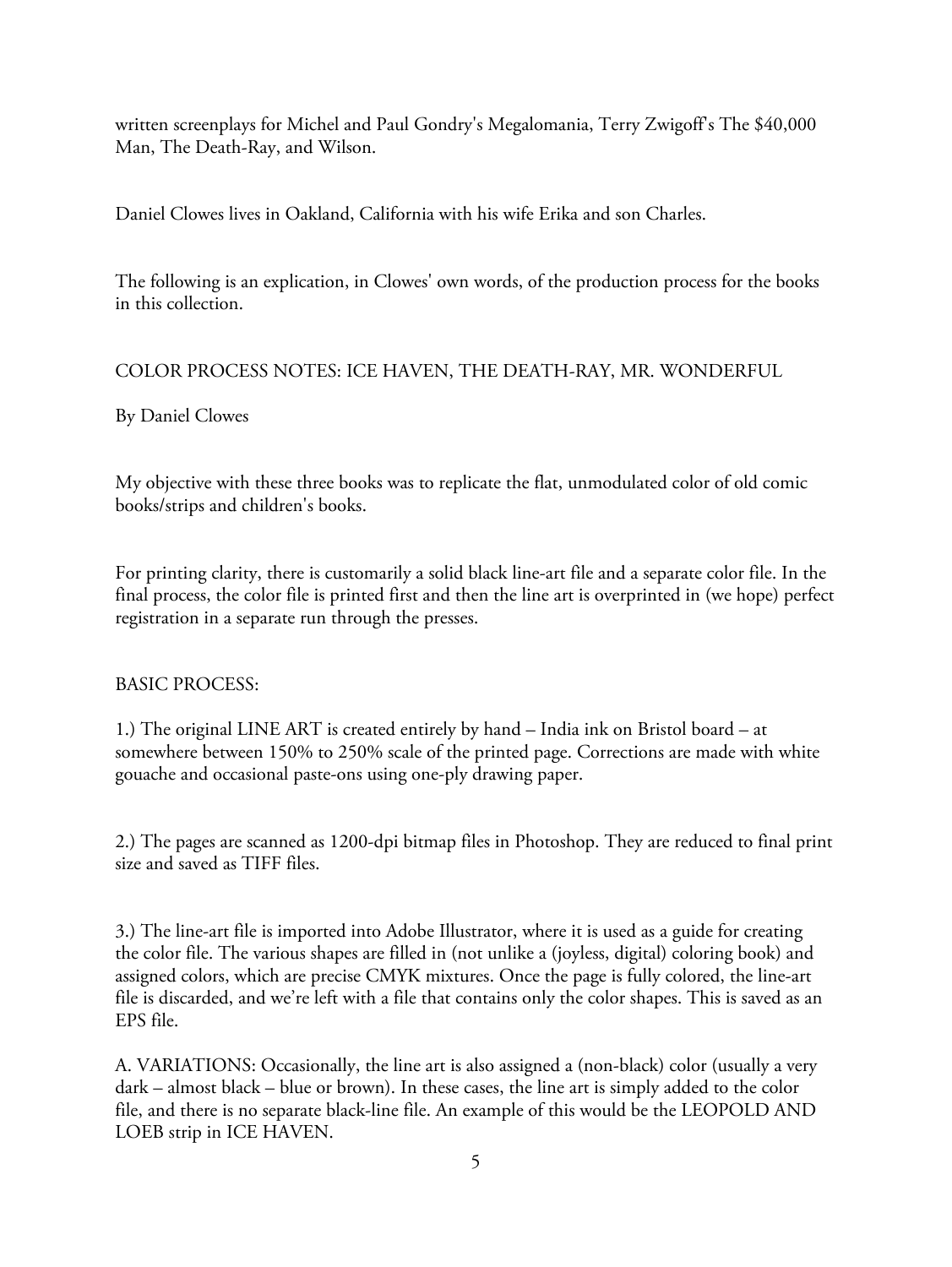B. ADDED TONES: Sometimes there are tones added for which there is no black outline (e.g.: The LOGO and dark pink sky shape in the title panel of THE HOLE, ICE HAVEN). These are originally hand-drawn on clear overlays placed over the original art, and scanned to match the scale of the final page before being added to the color file. At that stage, the entire shape is assigned a CMYK color.

4.) The pages are then assembled – black line art on top of the color file – and put together in the correct page sequence in Adobe InDesign. This file is sent to the printer.

# OVERVIEW:

I use this method because it enables me to give the printer specific, precise colors with no "loss in translation." It's very much a modern version of the way comics have been colored for the past 80 years, though in previous eras the color choices were usually fairly limited and inexact.

There is also no "drawing" of any kind done on the computer–I'm merely assigning colors to shapes that have first been delineated by ink and brush on paper. It's essential to me that the final printed comics have the sense, on some level, of having been created entirely by hand.

View a slideshow created by Clowes about his color process for the 2016 Special Collections Research Center exhibition, "Integrity of the Page: The Creative Process of Daniel Clowes." (PDF).

# **Scope Note**

The Daniel Clowes Archive contains material related to the evolution of Clowes' art from conception to production to publication. This includes notes, outlines, narrative drafts, character sketches, draft layouts, line art, book dummies, and exhibition ephemera. Materials date between 2000 and 2014, with the bulk dating from 2003 to 2011. The collection is divided into four series:

Series I, The Death-Ray, contains material pertinent to Clowes' work on this superhero comic originally published in Eightball number 23 in 2004 by Fantagraphics, and later issued by Drawn and Quarterly in 2011 as a graphic novel. The series includes material for both versions of the comic. Materials are roughly arranged to follow Clowes' creative process, beginning with notes, written outlines, rough sketches and layouts, then moving to more detailed sketches and color scans of line art, and concluding with a book dummy for the Drawn and Quarterly publication. Series II and III are arranged in the same manner.

Series II, Ice Haven, contains material for Clowes' comic about a fictional Midwestern town and its citizens, each connected by the story of a kidnapped boy. The comic was originally published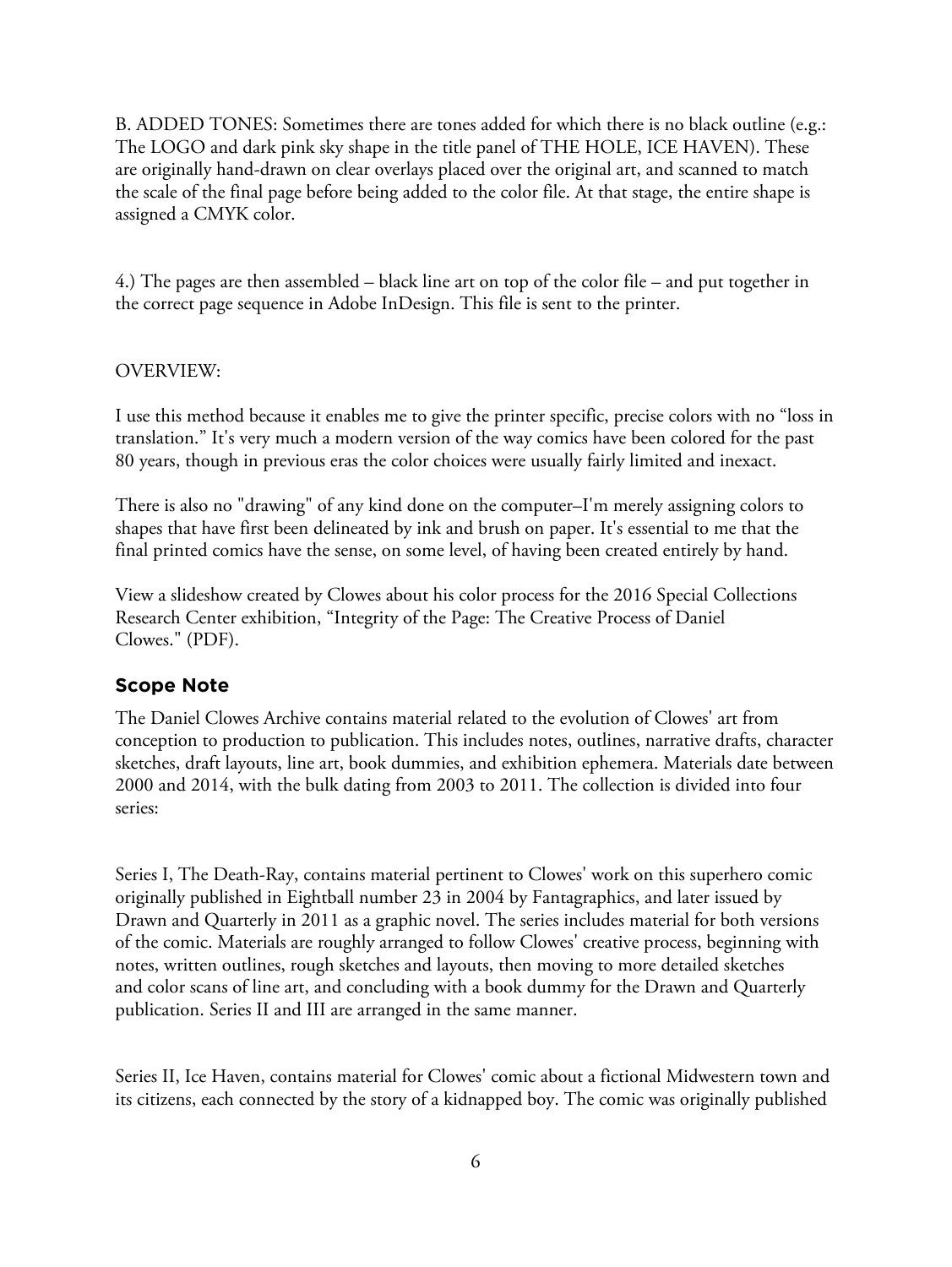in Eightball number 22 in 2001 by Fantagraphics, then revised and published as a book by Pantheon in 2005. The series includes material for both versions of the comic.

Series III, Mr. Wonderful, contains material relevant to the creation of Clowes' comic about romance and loneliness originally serialized in The New York Times Magazine from 2007 to 2008. Clowes reformatted and revised the comic for publication as a book by Pantheon in 2011. The series includes material for both versions of the comic.

Series IV, Exhibition Ephemera, contains publicity for two exhibitions of Clowes' art at the Wexner Center for the Arts at The Ohio State University in 2014: "Eye of the Cartoonist: Daniel Clowes's Selections from Comics History," and "Modern Cartoonist: The Art of Daniel Clowes" (a traveling exhibition organized by the Oakland Museum of California).

# **Related Resources**

Browse finding aids by topic.

Walter C. Dopierala Comic Book Collection

Hank Scotch Moby Dick Comic Books Collection

Chicago Zine Collection

# **Subject Headings**

- Clowes, Daniel
- Comic books, strips, etc
- Graphic novels

#### **INVENTORY**

#### **Series I: The Death-Ray**

```
Box 1
```

```
Folder 1
```
Yellow letter-size notepad with written outline, draft layouts, 2002

**Box 1**

```
Folder 2
```
White legal-size notepad with written edits, 2003

**Box 1**

```
Folder 3
```
Written and drawn outlines, 2003-2004

```
Box 2
```
# **Folder 1**

Brown Strathmore drawing pad with written and drawn draft layouts, cover sketch, Eightball 23 title lettering in color, circa 2003-2004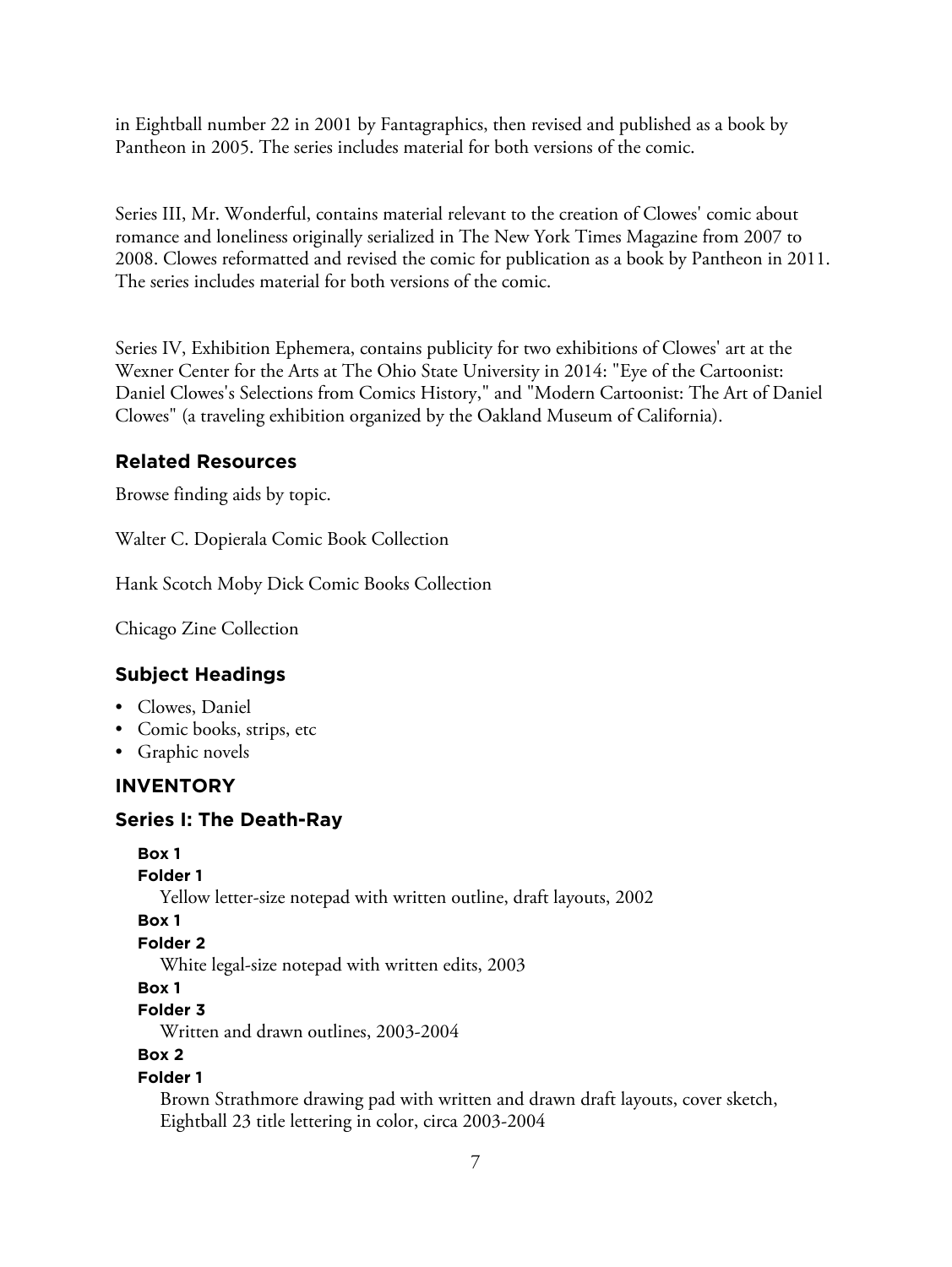# **Box 2**

#### **Folder 2**

Green Strathmore drawing pad with written and drawn draft layouts, 2003-2004

# **Box 3**

# **Folder 1**

Color cover sketch, color treatment for cover, circa 2003-2011

# **Box 3**

# **Folder 2**

Written outlines (5), character and layout sketches (4 pencil, 2 pencil and ink), circa 2003-2006

#### **Box 3**

#### **Folder 3**

Full character sketches (2 black-and-white ink, 2 red pencil, 2 color pencil and ink), circa 2003-2011

# **Box 3**

#### **Folder 4**

Draft layouts and page breakdowns (47 pencil, 4 pencil and ink), circa 2003-2011

#### **Box 4**

# **Folder 1**

Draft layout (1, pencil and ink), and sketches (2, pencil), circa 2003-2004

# **Box 4**

# **Folder 2**

Cover sketch on tracing paper (pencil and ink), and title lettering (pencil and ink), circa 2003-2011

# **Box 4**

#### **Folder 3**

Tracing paper title sketches (2, pencil and ink), character sketch (1, pencil), and layout sketches (5, pencil), circa 2003-2011

#### **Box 5**

Cover sketch for Eightball 23 (transparency, pencil and ink), 2003

#### **Box 5**

Character sketch for front end papers (transparency, pencil and ink), signed, circa 2010-2011

# **Box 6**

# **Folder 1**

Color scans of original drawings, covers, front matter, and end pages, circa 2011

#### **Box 7**

# **Folder 1**

Book dummy, circa 2010-2011

#### **Series II: Ice Haven**

#### **Box 8**

**Folder 1** Written outlines (2) and layout mockup (1), circa 2003-2004 **Box 8 Folder 2**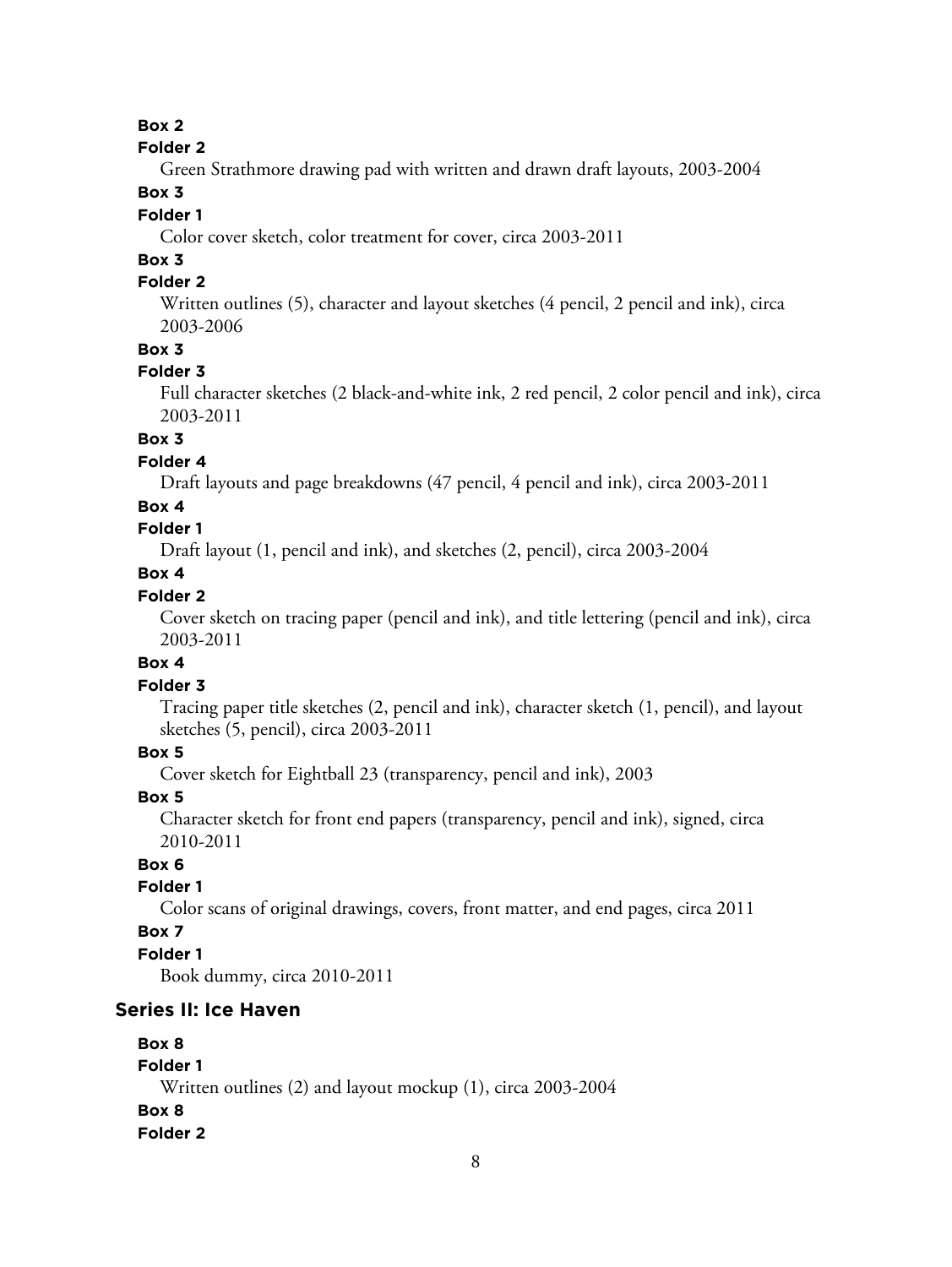Color character sketch of David Goldberg, circa 2004-2005

#### **Box 9**

#### **Folder 1**

Black sketch pad with "The Luck of Harry Hathaway" sticker, original layout, and sketches for Eightball 22, circa 2000-2001

#### **Box 9**

#### **Folder 2**

Canson drawing pad with layouts, circa 2003-2005

#### **Box 9**

# **Folder 3**

Strathmore drawing pad with draft layouts and text, circa 2003-2005

#### **Box 9**

#### **Folder 4**

Draft layouts (8), and written outlines (2), circa 2003-2004

# **Box 9**

#### **Folder 5**

Written outline (1), cover and character sketches (4), circa 2004-2005

#### **Box 9**

# **Folder 6**

Written and drawn draft layouts (10), circa 2004-2005

# **Box 9**

# **Folder 7**

Tracing paper sketches (67), circa 2001-2005

#### **Box 9**

#### **Folder 8**

Cover sketches (4 color, 2 black-and-white transparencies, 1 color transparency), circa 2004-2005

# **Box 10**

#### **Folder 1**

Color scans of original drawings, covers, front matter, and end pages, circa 2001-2005

#### **Box 10**

#### **Folder 2**

Color scans of sketchbook pages, circa 2003-2005

# **Box 11**

# **Folder 1**

Book dummy, circa 2004-2005

#### **Series III: Mr. Wonderful**

# **Box 12**

#### **Folder 1**

Brown notebook with written and drawn outlines, character sketches, 2007

#### **Box 12**

# **Folder 2**

National brand notebook with written and drawn outlines for "Lonely Street," 2007

# **Box 12**

#### **Folder 3**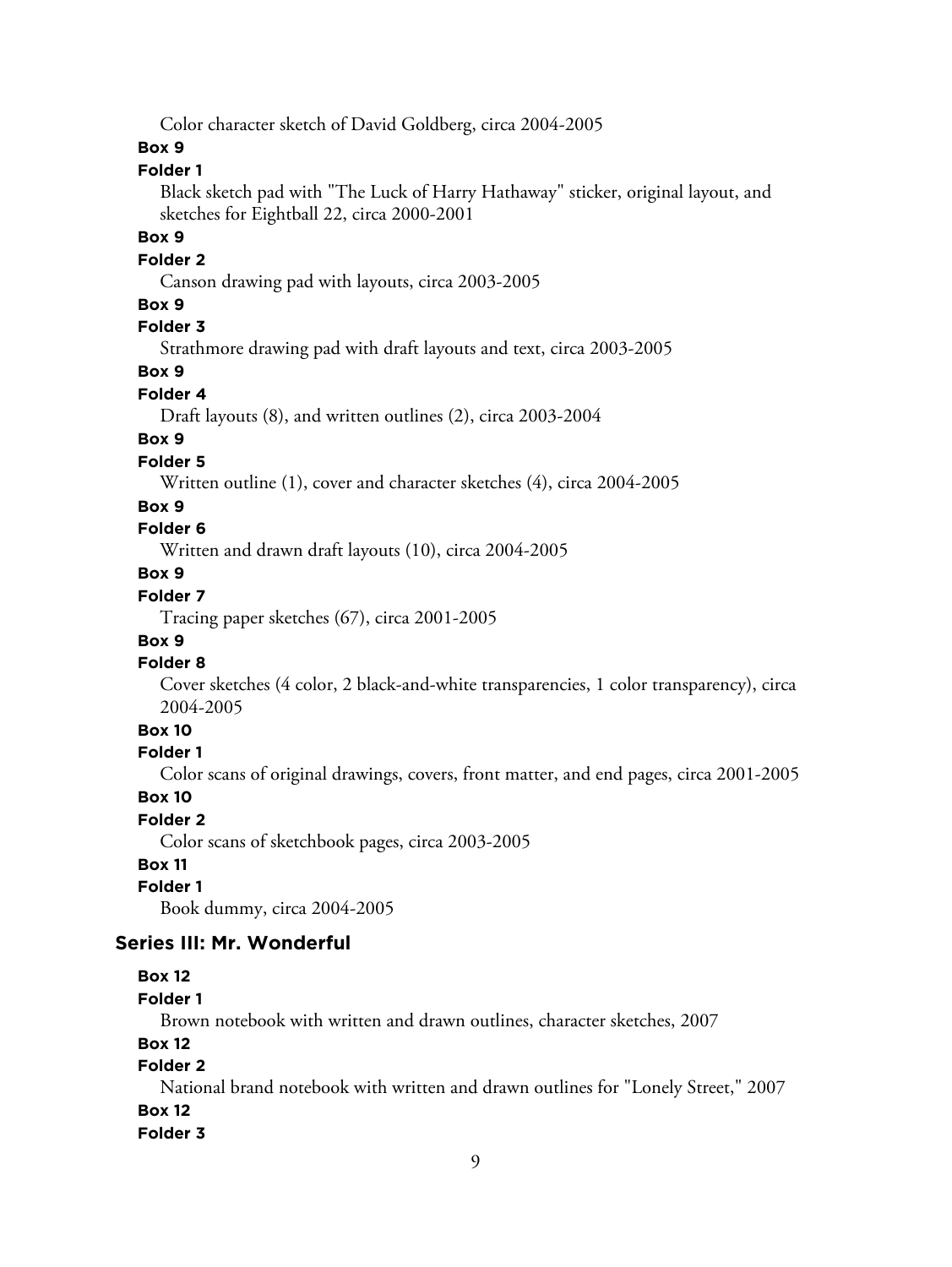Universal brand notepad and notepaper with written storyline, 2007

#### **Box 12**

# **Folder 4**

Typescript narrative, 2007

# **Box 12**

# **Folder 5**

Written outlines, narrative, corrections, and email, 2007

# **Box 12**

# **Folder 6**

Newspaper clipping, East Bay Express, circa 2007

#### **Box 13**

# **Folder 1**

Full-page draft sketches (25, pencil), character sketch of Mr. Wonderful (1, pencil), circa 2007-2011

# **Box 13**

#### **Folder 2**

Author portrait (pencil and ink on tracing paper), circa 2008-2011

# **Box 13**

# **Folder 3**

Character sketches (1 color, pencil and ink; 1 black-and-white, pencil and ink), circa 2007-2011

# **Box 13**

# **Folder 4**

Written ideas, to-do list for New York Times, 2007-2008

#### **Box 13**

#### **Folder 5**

Full-page draft sketches (29 pencil, 6 pencil and ink) for New York Times, 2007-2008

#### **Box 13**

# **Folder 6**

Cover design, color (pencil and ink), circa 2008-2011

#### **Box 13**

#### **Folder 7**

Draft layout sketches, pencil (5), circa 2008-2011

#### **Box 13**

#### **Folder 8**

Draft character sketches, transparencies (57 pencil and ink, 2 pencil), circa 2007-2011

#### **Box 14**

Character sketches (5 pencil and ink transparencies), circa 2007-2011

# **Box 15**

# **Folder 1**

Color scans of original drawings, covers, front matter, and end pages, circa 2010-2011

#### **Box 16**

# **Folder 1**

Book dummy, circa 2010-2011 **Box 16 Folder 2**